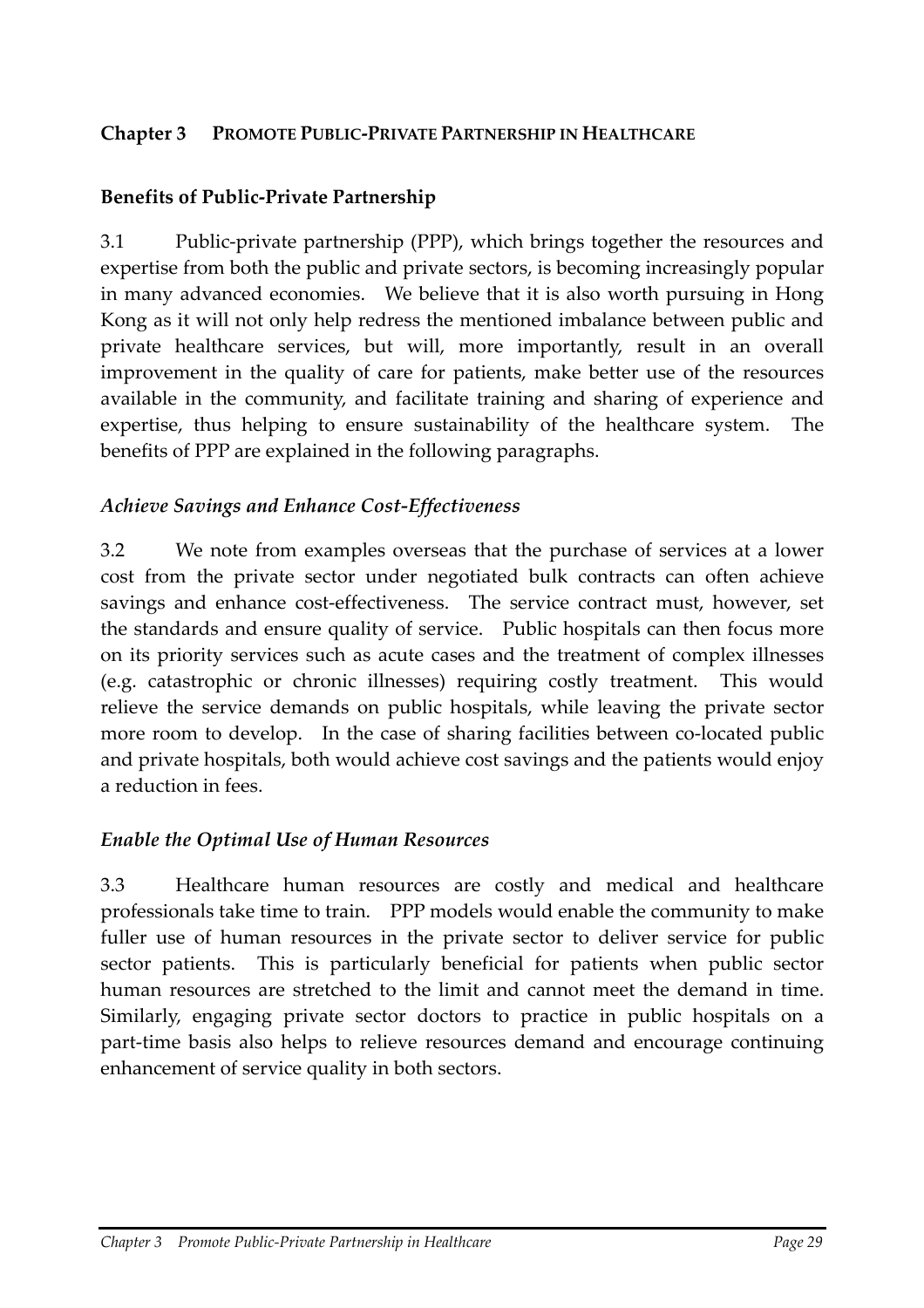# *Facilitating Cross‐Fertilization of Expertise and Experience and Promoting Healthy Competition and Collaboration*

3.4 The involvement of the private sector in the setting up of medical centres of excellence and the engagement of private sector doctors in public hospitals would create opportunities for collaboration and cross‐fertilization of experience between public and private sector medical professionals. This will facilitate skill transfer and cross-sector training. For the private sector, the increase in the number of patients and case volume would also be conducive to upgrading the skills and expertise of private healthcare professionals. At the same time, a more balanced spread of caseload of certain types of hospital services between public and private hospitals would create competition between the two sectors for service quality and standards. All these would be beneficial to patients of both the public and private sectors.

## **Possible PPP Models for Hong Kong**

3.5 For primary care, we have proposed in Chapter 2 to purchase primary care services from the private sector, and to partially subsidize patients to undertake preventive care in the private sector. This is a form of PPP that makes use of the private sector's capacity to meet part of the service demand on the public sector. For secondary and tertiary care services, we believe that PPP should also be explored even though public hospitals will continue to expand and their services should be further improved.

3.6 PPP in secondary and tertiary care can take a variety of forms, with variations in financing, construction of facilities, and service delivery, etc. Some of the models commonly found overseas are developed to suit the specific needs of the relevant economies at the time. For Hong Kong's healthcare system, we believe the following PPP models would suit our developments in secondary and tertiary medical services –

- (a) **Purchase of hospital service from the private sector**: services which are in the lower priority areas of the public healthcare system such as elective procedures can be purchased from the private sector where –
	- (i) the cost of such purchase is lower than providing the service direct by public hospitals;
	- (ii) there is a long waiting list and only limited capacity in public hospitals to provide the service; and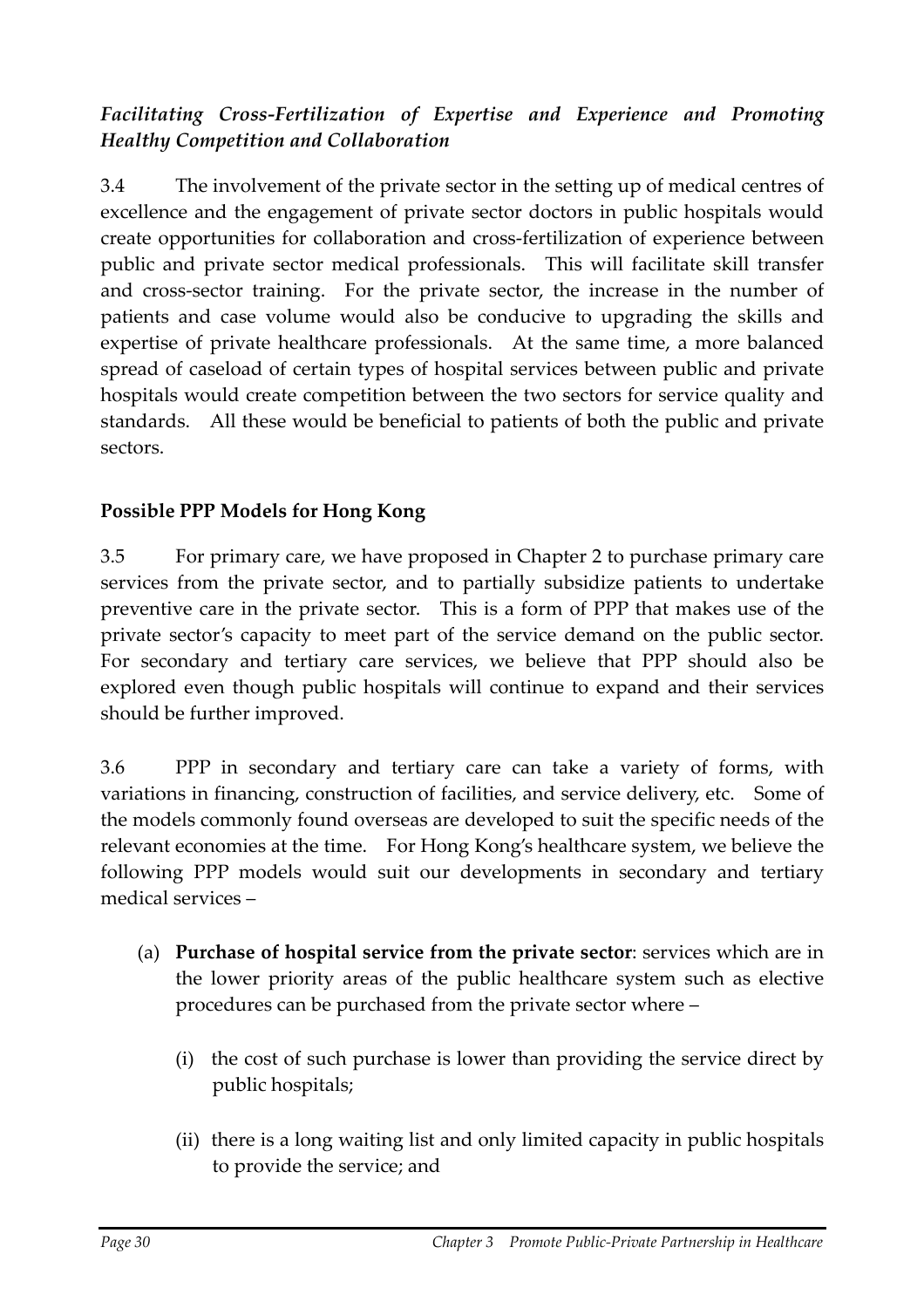- (iii) while purchasing services from the private sector, however, public hospitals would retain sufficient caseload for training purposes.
- (b) **Hospital development**: consideration should be given to pursuing PPP in hospital development in the future, which could take the form of co‐location of public and private hospital facilities at the same site. Co‐location would enable co‐ordinated planning and avoid duplication of equipment and facilities. It also enables mutual purchase of services and sharing of supporting services, e.g. diagnostic services and facilities.
- (c) **Setting up of multi‐partite medical centres of excellence**: a medical centre of excellence should draw together top expertise of the relevant specialty from both the public and private sectors, including the academia, as well as from both within and outside the territory.
- (d) **Engaging private sector doctors in public hospitals**: one option worth exploring is the engagement of private sector doctors to practice in public hospitals, particularly in tertiary and specialized services, on a part-time basis.

### **Way Forward on PPP**

3.7 The Hospital Authority will conduct a pilot scheme of subsidizing public patients to undergo cataract surgeries in the private sector in order to reduce the waiting time for such surgeries in public hospitals. We are also exploring the feasibility of introducing PPP in the development of a hospital project in North Lantau and the setting up of multi-partite paediatric and neuroscience medical centres of excellence.

3.8 We propose to quicken the pace of PPP only after the completion of the cataract service pilot scheme for purchase of private sector service, and after prudent assessment of the feasibility of introducing PPP in the North Lantau Hospital project. For the purchase of service schemes, the role of purchaser rather than provider of clinical services is new to HA, and contracts involving the provision of such services have to be managed carefully to ensure that public money is well-spent. Care must also be taken to achieve a fine balance and not to attract patients who would have otherwise opted for private sector service to join the public service waiting list because they could use private sector services at a subsidized rate by so doing.